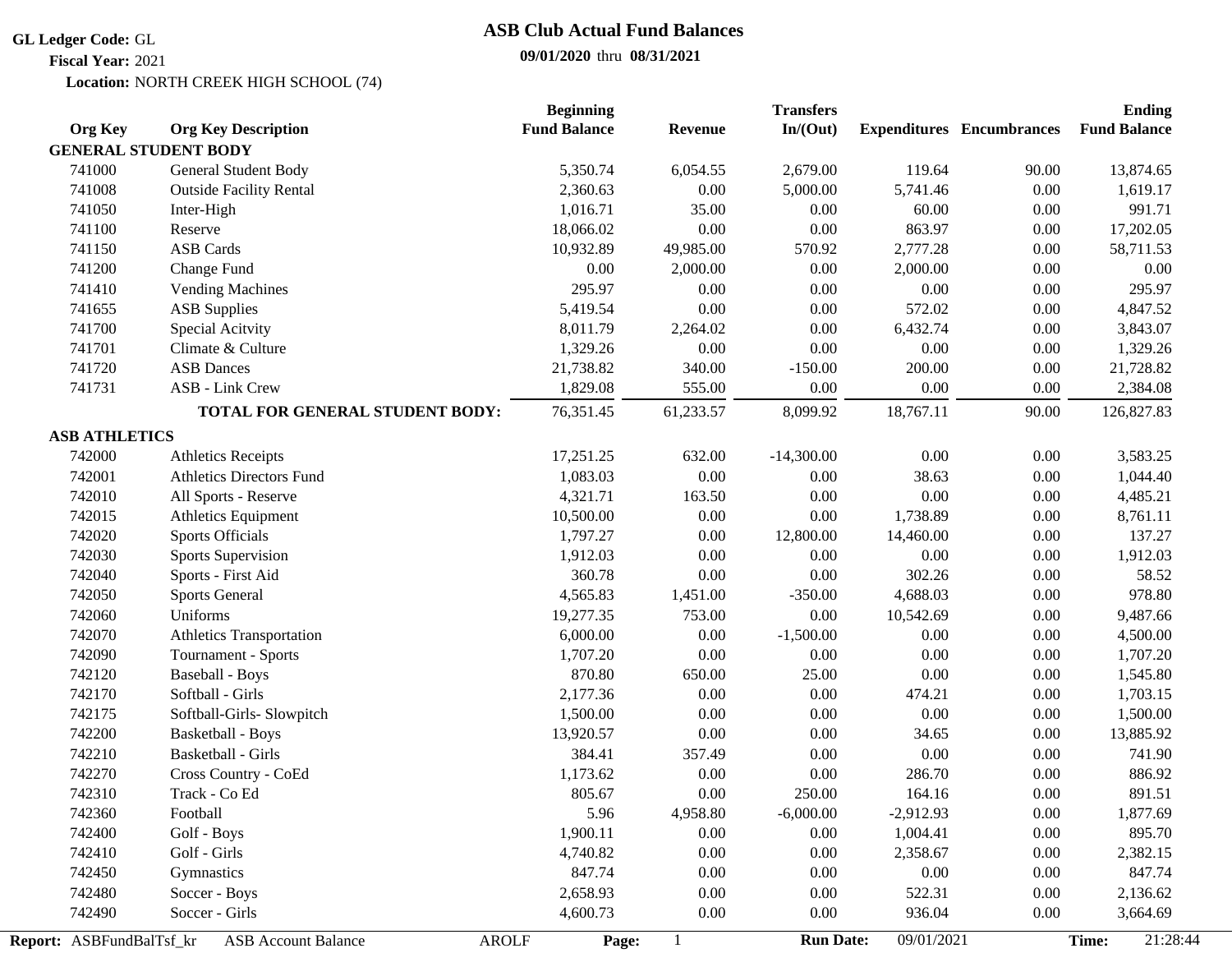#### **GL Ledger Code:** GL

**Fiscal Year:** 2021

# **ASB Club Actual Fund Balances**

### **09/01/2020** thru **08/31/2021**

**Location: NORTH CREEK HIGH SCHOOL (74)** 

|                                              |                                                         | <b>Beginning</b>                            |                                   | <b>Transfers</b>                 |                                  |                                  | <b>Ending</b>                         |
|----------------------------------------------|---------------------------------------------------------|---------------------------------------------|-----------------------------------|----------------------------------|----------------------------------|----------------------------------|---------------------------------------|
| <b>Org Key</b>                               | <b>Org Key Description</b>                              | <b>Fund Balance</b>                         | <b>Revenue</b>                    | In/(Out)                         |                                  | <b>Expenditures</b> Encumbrances | <b>Fund Balance</b>                   |
| 742520                                       | Swimming - Boys                                         | 1,553.88                                    | 205.00                            | 100.00                           | 0.00                             | 0.00                             | 1,858.88                              |
| 742530                                       | Swimming - Girls                                        | 922.59                                      | 0.00                              | 0.00                             | $0.00\,$                         | 0.00                             | 922.59                                |
| 742560                                       | Tennis - Boys                                           | 404.13                                      | $0.00\,$                          | $0.00\,$                         | $0.00\,$                         | 0.00                             | 404.13                                |
| 742570                                       | Tennis - Girls                                          | 504.91                                      | 0.00                              | $0.00\,$                         | 226.48                           | $0.00\,$                         | 278.43                                |
| 742620                                       | Volleyball                                              | 11.91                                       | 0.00                              | 0.00                             | 0.00                             | 0.00                             | 11.91                                 |
| 742640                                       | Wrestling-CoEd                                          | 474.74                                      | 0.00                              | 0.00                             | 0.00                             | 0.00                             | 474.74                                |
| 742660                                       | <b>Badminton - Girls</b>                                | 788.12                                      | 0.00                              | 0.00                             | $0.00\,$                         | $0.00\,$                         | 788.12                                |
|                                              | <b>TOTAL FOR ASB ATHLETICS:</b>                         | 109,023.45                                  | 9,170.79                          | $-8,975.00$                      | 34,865.20                        | 0.00                             | 74,354.04                             |
| <b>ASB CLASSES</b>                           |                                                         |                                             |                                   |                                  |                                  |                                  |                                       |
| 743020                                       | Class of 2020                                           | 1,964.91                                    | 0.00                              | $-5,805.08$                      | $-3,840.17$                      | $0.00\,$                         | 0.00                                  |
| 743021                                       | Class of 2021                                           | 6,627.83                                    | 5,365.00                          | 6,767.60                         | 8,803.83                         | 1,735.58                         | 8,221.02                              |
| 743022                                       | Class of 2022                                           | 1,556.46                                    | 825.00                            | 712.52                           | 0.00                             | 0.00                             | 3,093.98                              |
| 743023                                       | Class of 2023                                           | 1,500.00                                    | 170.67                            | 612.52                           | 62.76                            | 0.00                             | 2,220.43                              |
| 743024                                       | Class of 2024                                           | 0.00                                        | 278.08                            | 612.52                           | 191.05                           | 0.00                             | 699.55                                |
|                                              | <b>TOTAL FOR ASB CLASSES:</b>                           | 11,649.20                                   | 6,638.75                          | 2,900.08                         | 5,217.47                         | 1,735.58                         | 14,234.98                             |
| <b>ASB CLUBS</b>                             |                                                         |                                             |                                   |                                  |                                  |                                  |                                       |
| 744090                                       | Tournament - Clubs                                      | 1,000.00                                    | 0.00                              | $0.00\,$                         | 0.00                             | 0.00                             | 1,000.00                              |
| 744266                                       | New Club Start Up                                       | 1,052.36                                    | 2,220.32                          | $-838.26$                        | 2,085.00                         | 0.00                             | 349.42                                |
| 744410                                       | Band                                                    | 1,736.32                                    | 64.00                             | 0.00                             | 36.60                            | 0.00                             | 1,763.72                              |
| 744420                                       | Orchestra                                               | 1,309.71                                    | 29.00                             | 0.00                             | 22.53                            | 0.00                             | 1,316.18                              |
| 744430                                       | Choir                                                   | 8,144.56                                    | 159.25                            | 0.00                             | 153.78                           | 0.00                             | 8,150.03                              |
| 744510                                       | Yearbook                                                | 55,715.52                                   | 50,692.68                         | $-2,000.00$                      | 14,982.01                        | 0.00                             | 89,426.19                             |
| 744611                                       | Thespian Club                                           | 22,511.91                                   | 1,149.00                          | 0.00                             | 1,871.45                         | 0.00                             | 21,789.46                             |
| 744724                                       | German                                                  | 1,045.07                                    | 70.00                             | 0.00                             | 140.00                           | $0.00\,$                         | 975.07                                |
| 744726                                       | Japanese                                                | 339.86                                      | 0.00                              | $0.00\,$                         | $0.00\,$                         | $0.00\,$                         | 339.86                                |
| 744730                                       | Math                                                    | 305.87                                      | 112.00                            | 0.00                             | 120.00                           | 0.00                             | 297.87                                |
| 744762                                       | Science Olympiad                                        | 1,031.20                                    | 2,970.00                          | 0.00                             | 3,004.12                         | 0.00                             | 997.08                                |
| 744768                                       | Robotics                                                | 81.56                                       | 0.00                              | $-80.00$                         | $0.00\,$                         | 0.00                             | 1.56                                  |
| 744772                                       | Tech Students Assn (TSA)                                | 3,336.57                                    | 2,790.00                          | 0.00                             | 4,987.27                         | 0.00                             | 1,139.30                              |
| 744779                                       | <b>Health Occupation Students</b>                       | 2,139.91                                    | 7,719.40                          | 60.00                            | 8,386.41                         | 0.00                             | 1,532.90                              |
| 744791                                       | <b>FBLA</b>                                             | 2,390.20                                    | 18,700.00                         | 0.00                             | 18,966.76                        | 0.00                             | 2,123.44                              |
| 744792                                       | Model UN                                                | 882.78                                      | 660.00                            | 0.00                             | 270.00                           | $0.00\,$                         | 1,272.78                              |
| 744797                                       | Girls Who Code                                          | 325.31                                      | 0.00                              | 0.00                             | $0.00\,$                         | $0.00\,$                         | 325.31                                |
| 744821                                       | Cheer                                                   | 5,723.54                                    | 168.75                            | 0.00                             | 0.00                             | 0.00                             | 5,892.29                              |
| 744826                                       | Advocates for Education                                 | 587.00                                      | 0.00                              | 0.00                             | $0.00\,$                         | 0.00                             | 587.00                                |
| 744833                                       | Literary Magazine                                       | 0.00                                        | 408.00                            | 918.26                           | 216.51                           | 0.00                             | 1,109.75                              |
| 744837                                       | Gardening Club                                          | 940.21                                      | 0.00                              | 0.00                             | 37.38                            |                                  |                                       |
|                                              |                                                         |                                             |                                   |                                  |                                  |                                  |                                       |
|                                              |                                                         |                                             |                                   |                                  |                                  |                                  |                                       |
|                                              |                                                         |                                             |                                   |                                  |                                  |                                  | 21:28:44                              |
| 744841<br>744846<br>Report: ASBFundBalTsf_kr | Honor Society<br>Key Club<br><b>ASB Account Balance</b> | 5,916.28<br>913.43<br><b>AROLF</b><br>Page: | 20.00<br>488.50<br>$\overline{2}$ | 0.00<br>0.00<br><b>Run Date:</b> | 4,557.47<br>695.26<br>09/01/2021 | 0.00<br>0.00<br>0.00             | 902.83<br>1,378.81<br>706.67<br>Time: |